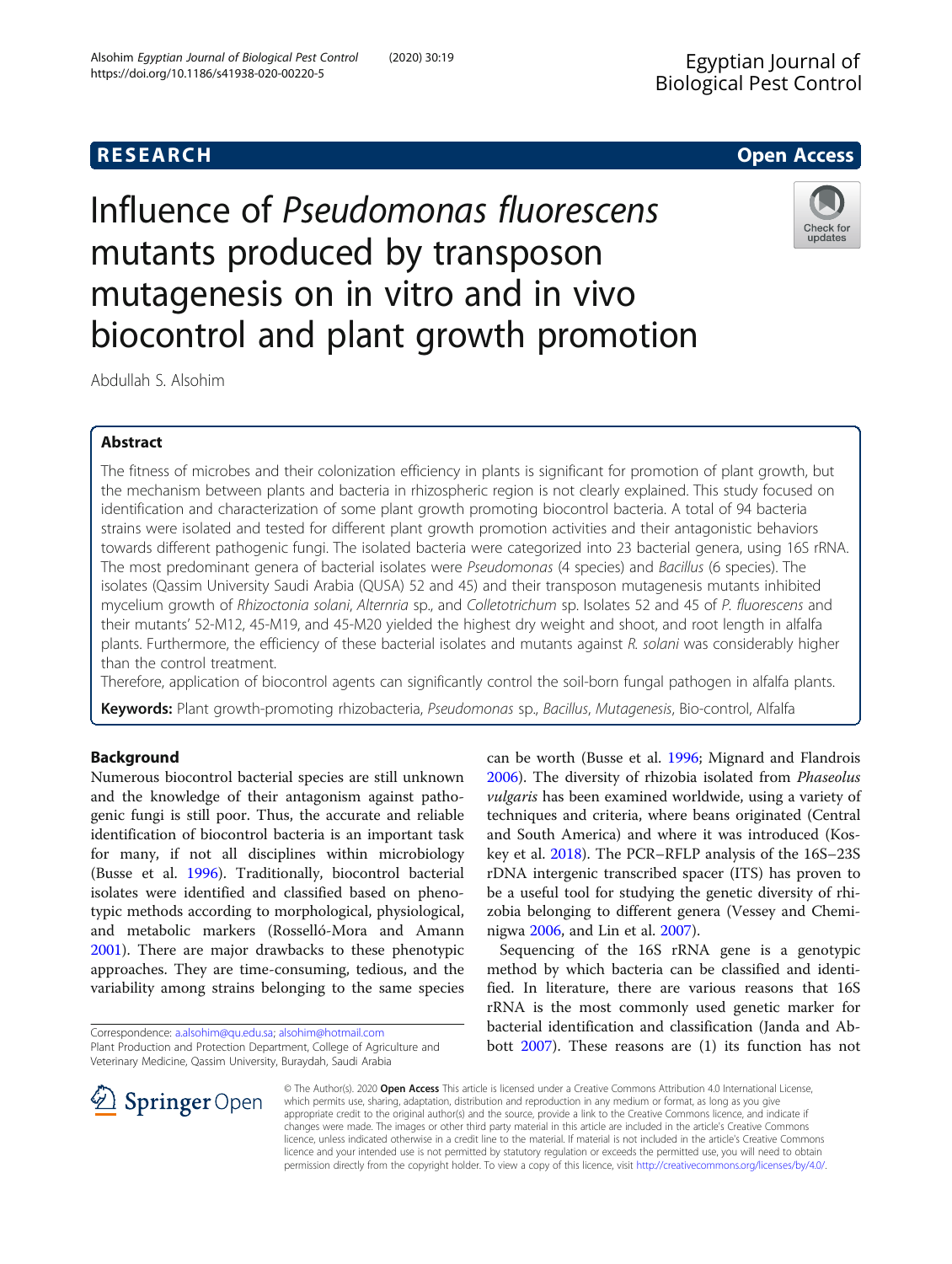<span id="page-1-0"></span>changed over time, (2) the 16S rRNA gene is universal in bacteria, and (3) it is large enough for informatics purposes. Therefore, the advantage of using 16S rRNA over phenotypic approach was reported because it does not require optimal growth conditions and/or cultivation of microorganisms. The 16S rRNA gene sequence has been used to identify various types of slow- and fastgrowth bacteria and rare as well as novel species of

Table 1 Sources and locations of bacterial isolates were collected from Qassim region in Saudi Arabia/QUSA

| QUSA         | Sample | Source                                                           |
|--------------|--------|------------------------------------------------------------------|
| $\mathbf{1}$ | Soil   | Saxaul/Ghada tree (Haloxylonpersicum) - Rawdat Al-Tanhat         |
| 2            | Soil   | Arta shrub (Calligonumcomosum) - Rawdat Al-Tanhat                |
| 3, 4, 20     | Root   |                                                                  |
| 21           | Leaves |                                                                  |
| $5 - 7$      | Soil   | Carrot - Qassim University farm                                  |
| 8, 22        | Leaves | Damas tree (Conocarpus) - Qassim University                      |
| $9 - 12$     | Leaves | Albizia lebbeck tree - Qassim University                         |
| $13 - 15$    | Leaves | Palm tree/Phoenix dactylifera - Al-Rajhi palm orchards, Buraidah |
| $16-19$      | Leaves | Ivy/Convolvulus - Al-Rajhi palm orchards, Buraidah               |
| $23 - 27$    | Soil   | Barley - Rawdat Al-Tanhat                                        |
| 28           | Roots  |                                                                  |
| 29, 30       | Soil   | Chenopodiaceae grass - Rawdat Al-Tanhat                          |
| 31, 32       | Roots  |                                                                  |
| 33-34        | Leaves | Rhazya stricta/Al-Harmal - Rawdat Al-Tanhat                      |
| 35           | Soil   |                                                                  |
| 36           | Leaves | Plantago ovate/Al-Riblaa - Rawdat Al-Tanhat                      |
| 37-39        | Roots  |                                                                  |
| 40           | Soil   |                                                                  |
| $41 - 43$    | Roots  | Launaea (Al-Bakraa) - Rawdat Al-Tanhat                           |
| 44-50        | Soil   | Clover - Buraidah                                                |
| 51, 52       | Roots  |                                                                  |
| 53           | Roots  | Wheat - Buraidah                                                 |
| 54           | Leaves | Undefined grass 1 - Buraidah                                     |
| 55-58        | Roots  |                                                                  |
| 59-65, 80    | Soil   |                                                                  |
| 66           | Roots  | Pulicaria crispa/Arfag - Buraidah                                |
| 67-69        | Roots  | Heliotropium bacciferum - Buraidah                               |
| 70, 71       | Soil   |                                                                  |
| 72           | Leaves |                                                                  |
| 73, 74       | Leaves | Astragalus spinosus/Al-Katad - Buraidah                          |
| 75, 77       | Soil   |                                                                  |
| 76, 78       | Roots  |                                                                  |
| 79           | Soil   | Pulicaria crispa - Buraidah                                      |
| 81           | Soil   | Clover - Almulaida, Buraidah                                     |
| 82           | Soil   | Arta tree - Almulaida, Buraidah                                  |
| 83-84, 94    | Roots  | Undefined grass 2 - Buraidah                                     |
| 85           | Soil   |                                                                  |
| 86-87        | Leaves | Undefined grass 3 - Buraidah                                     |
| 88, 89, 90   | Soil   |                                                                  |
| 91-93        | Roots  | Undefined grass 4 - Buraidah                                     |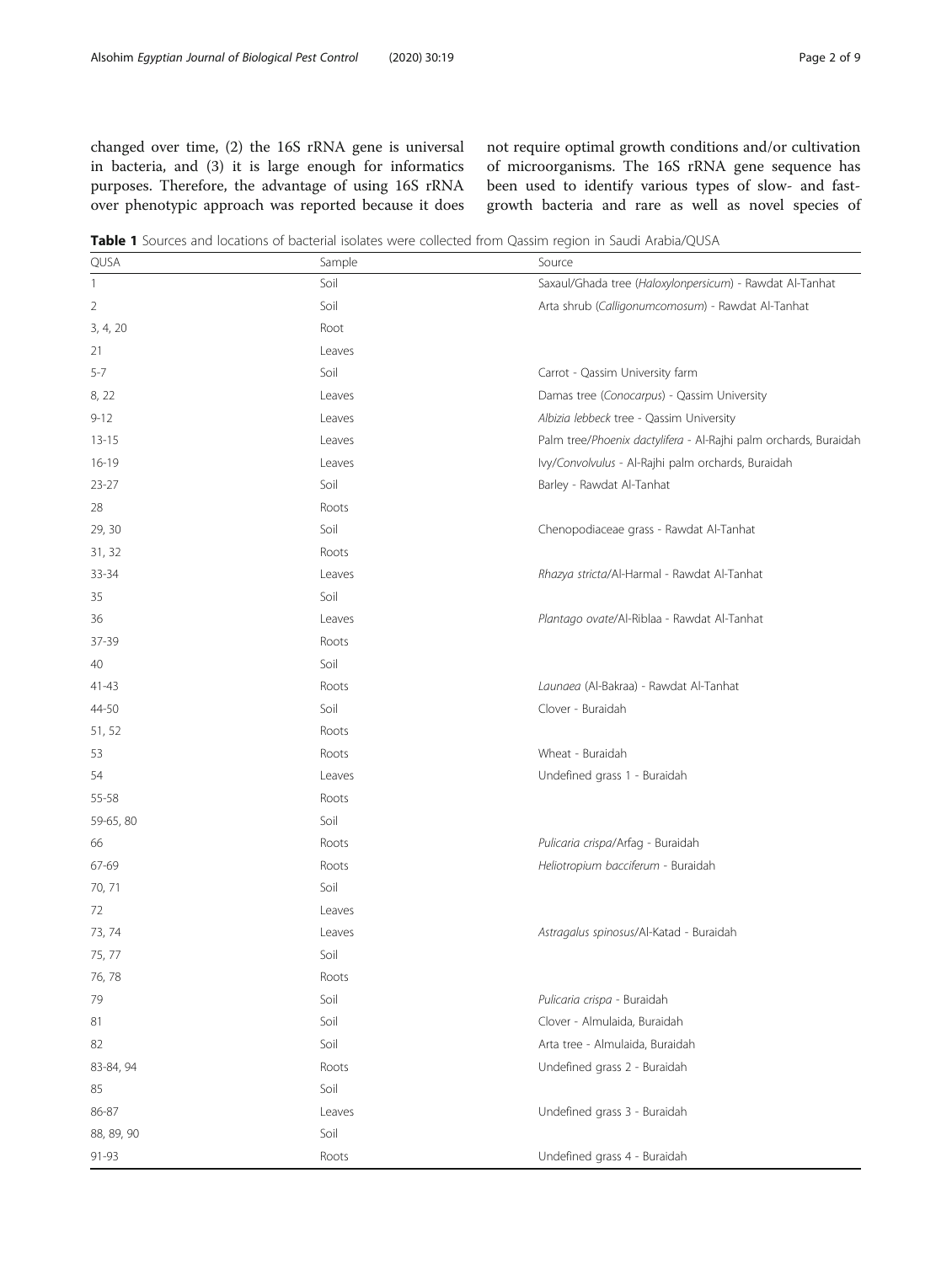<span id="page-2-0"></span>bacteria (Alsohim et al. [2014](#page-8-0) and Mignard and Flandrois [2006](#page-8-0)).

In Saudi Arabia, commercialization of microbial biofertilizers and biocontrol agents are still in its early stage, which no local plant growth promoting rhizobacteria (PGPR) are available in the market (Alsohim et al. [2018](#page-8-0)). To the best of our knowledge, no study has been performed to develop effective local microbial strains. Thus, the most microbial bio-fertilizers and biocontrol agents in the market are imported from other countries. It has been shown that the survivability of PGPR isolated from a temperate climate rapidly decreases when added to arid soil (Bhattacharjee et al. [2008\)](#page-8-0). Isolation of native strains adapted to the arid environment may contribute to the formulation of inoculants suitable for use with local regional crops. Native isolates may be preferred in the selection of bacteria for inoculation, as they are adapted to the environment and thus can be more competent than imported biocontrol bacteria (Karagöz et al. [2012](#page-8-0)). Using natural soil isolates inoculated into the plant rhizosphere has the advantage of being the easiest way for adaptation and succession (Chen et al. [2006](#page-8-0)). Pseudomonas bacteria are used as model organisms in these colonization studies because they are among the important bacteria existing in the rhizosphere (Lugtenberg et al. [2001\)](#page-8-0). For example, Lugtenberg et al. ([2001](#page-8-0)) conducted a systematic search for mutants affected in competitive root colonization with P. fluorescens WCS365. This was done via transposon (Tn5) mutagenesis, and they generated a bank of mutants that were used to test their ability of in competitive fitness. It also has been reported that bacteria (Pseudomonas fluorescens) colonized the base of the root in higher densities than in other parts of the root and that they decreased by twofold towards the top of root (Simons et al. [1996](#page-8-0) and Chin-A-Woeng et al. [1997\)](#page-8-0). The Qassim region, Saudi Arabia, is located in an arid zone characterized by low rainfall, extreme temperatures, and infertile with salt-affected soils. However, agricultural activities in Qassim are known to depend on groundwater and the use of chemical fertilizers to enhance soil fertility and crop productivity. The excessive use of chemical fertilizers often results in unexpected harmful environmental effects, including accumulation of nitrate in plant tissues, leaching of nitrate into groundwater and surface runoff of phosphorus and nitrogen. Obviously, an integrated nutrient management system is required to maintain agricultural productivity and protect the environment.

Therefore, microbial inoculants are promising components for integrated solutions to agro-environmental problems (Alsohim [2015](#page-8-0)), which deduced that PGPR isolates (Sinorhizobium sp.) may have the potential to act as PGPR that can enhance plant growth, particularly under stressed environmental conditions. It is, therefore, necessary to develop effective biofertilizers containing native PGPR strains that can adapt well to the arid environment. Rhizosphere of perennial plants, which are well adapted to the local environment are perhaps the best source of native microbial isolates (Hanna et al. [2012](#page-8-0)).

Therefore, the objectives of this study were to (1) isolate and purify biocontrol bacteria from a range of plant species, (2) use mutagenesis to identify mutants that promote the plant growth, in vitro evaluation of bacteria and mutants for suppression of oomycete and fungal growth together, and (3) characterize the selected bacteria by genome sequencing and conduct in vivo test with those bacteria mutants for plant growth promotion with and without fungal pathogens.

# Material and methods

## Isolation of bacteria strains

Bacterial isolates were obtained from plant samples of various trees, bushes, and desert grasses growing at different sites in the Al-Qassim region, Saudi Arabia (Alsohim [2015\)](#page-8-0) (Table [1](#page-1-0)). The plant samples contained some parts of soil, roots, and leaves, were carefully collected in plastic bags, and then stored at 4 °C until used.

After removing adhering soil, the plant root samples were cut into small pieces and crushed in sterile water. The plant leaves were also crushed in sterile water. As well as, 10 g of the soil from each of the rhizosphere samples was transferred to 100 ml of sterile water. These 3 suspensions were serially diluted, and 100 μl of each 10-4, 10-5, and 10-6 homogenized dilutions was distributed into nutrient agar (NA) medium. Plates were

Table 2 Plant pathogenic fungi tested in the fungal inhibition growth assay and their sources

| No. | Fungi                        | Source                                 |
|-----|------------------------------|----------------------------------------|
| 1   | Fusarium moniliform          | Drought on palm tree - pathology lab   |
| 2   | Fusarium solani              | Biotechnology lab                      |
| 3   | Fusarium oxysporum           | Biotechnology lab                      |
| 4   | Fusarium graminiarum         | Pathology lab                          |
| 5   | Fusarium oxysporum.c.        | Pathology lab                          |
| 6   | <i>Fusarium</i> sp. (purple) | Pathology lab                          |
| 7   | <i>Fusarium</i> sp. (white)  | Isolated from tomato - pathology lab   |
| 12  | <i>Fusarium</i> sp. (white1) | Palm tree - pathology lab              |
| 8   | <i>Fusarium</i> sp. (pink)   | Biotechnology lab                      |
| 9   | Rhizoctonia solani           | Biotechnology lab                      |
| 10  | Colletotrichum sp.           | Al-Rajhi horticulture - pathology lab  |
| 11  | Botrytis sp.                 | Strawberry fruit                       |
| 13  | Alternaria sp.               | Leaf spot on palm tree - pathology lab |
| 14  | Stemphylium sp.              | Pathology lab                          |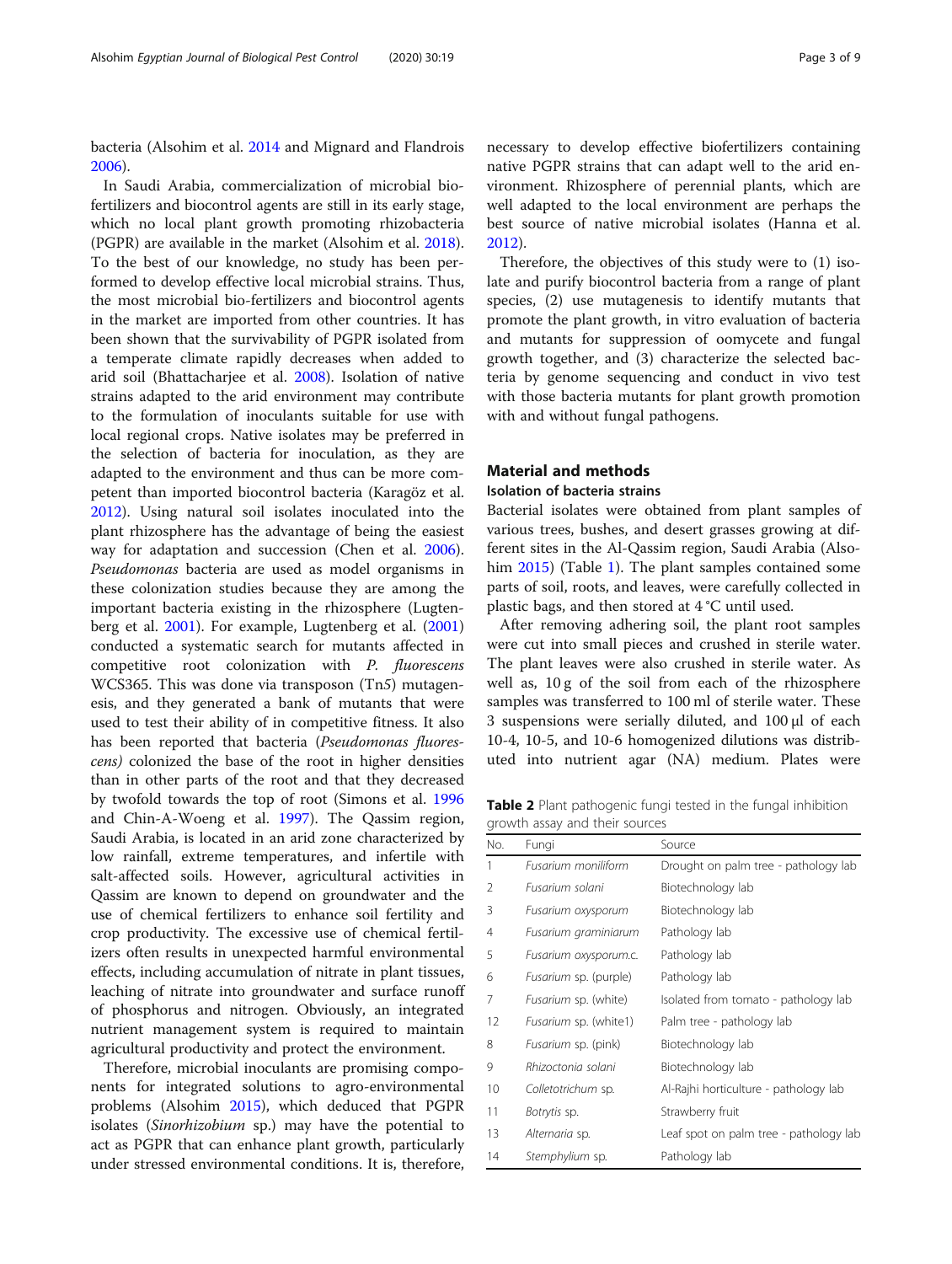|      | similianty using nos nono gene sequencing        |                 |
|------|--------------------------------------------------|-----------------|
| QUSA | Description                                      | <b>Identity</b> |
| 2    | Bacillus sp. PVR-YHB-4-1                         | 97%             |
| 5    | Klebsiella sp. IPPW-15                           | 93%             |
| 7    | Chryseobacterium sp. K-2                         | 99%             |
| 10   | Acinetobacter sp. NC95 partial                   | 99%             |
| 11   | Bacillus licheniformis strain MK7                | 98%             |
| 14   | Uncultured Acinetobacter sp. clone GI3-S-1-G03   | 99%             |
| 16   | Psychrobacter sp. MVS1-N6                        | 98%             |
| 17   | Pseudomonas sp. CB14                             | 88%             |
| 19   | Paracoccus sp. B22                               | 98%             |
| 23   | Microbacterium sp. AHW1G3                        | 92%             |
| 25   | Pseudomonas stutzeri strain L1                   | 99%             |
| 26   | Pantoea dispersa strain p91_G09                  | 98%             |
| 27   | Uncultured Pseudomonas sp. clone CV-3            | 93%             |
| 28   | Stenotrophomonas maltophilia strain Ysm          | 82%             |
| 29   | Lysinibacillus fusiformis strain B-13            | 93%             |
| 30   | Enterobacter sp. FCB1                            | 98%             |
| 31   | Pseudomonas sp. NR 6-02                          | 89%             |
| 32   | Pseudomonas syringae strain 8532                 | 98%             |
| 33   | Achromobacter sp. GMCo22                         | 86%             |
| 34   | Pantoea sp. LP10_RH04                            | 99%             |
| 35   | Stenotrophomonas sp. SMAKK001                    | 85%             |
| 36   | Bacillus subtilis strain PSM5                    | 85%             |
| 37   | Bacillus sp. RC2 partial                         | 86%             |
| 40   | Arthrobacter nicotianae strain Lb-41             | 91%             |
| 41   | Pseudomonas sp. AD3.12                           | 99%             |
| 42   | Cronobacter dublinensis strain PYJ131            | 97%             |
| 43   | Pseudomonas sp. TK37                             | 98%             |
| 44   | Pseudomonas sp. PS-4                             | 98%             |
| 45   | Pseudomonas sp. PS-4                             | 99%             |
| 46   | Pseudomonas stutzeri strain NM2E7                | 98%             |
| 47   | Exiguobacterium sibiricum strain IHB B 14506     | 97%             |
| 48   | Pseudomonas stutzeri strain S16(B)12 BRNEIST-DST | 88%             |
| 49   | Bacillus sp. T3-33                               | 99%             |
| 51   | Pseudomonas amygdali pv. tabaci strain YWTG-1    | 99%             |
| 52   | Pseudomonas fluorescens Pf0-1, complete genome   | 98%             |
| 53   | Bacillus sp. TAE13 gene                          | 99%             |
| 57   | Rhodospirillum sp. kmd_187                       | 97%             |
| 58   | Pseudomonas sp. TK37                             | 99%             |
| 60   | Bacillus flexus strain p8_B09                    | 84%             |
| 61   | Bacillus sp. 2BSG-MG-25 gene                     | 99%             |
| 62   | Bacillus sp. RSP-VIW-56                          | 99%             |
| 63   | Pseudomonas sp. CP07                             | 89%             |
| 64   | Pseudomonas sp. B3053                            | 88%             |

<span id="page-3-0"></span>Table 3 Identification of bacterial isolates (QUSA) and their high similarity using 16S rDNA gene sequencing Table 3 Identification of bacterial isolates (QUSA) and their high

similarity using 16S rDNA gene sequencing (Continued) QUSA Description [Identity](http://blast.ncbi.nlm.nih.gov/Blast.cgi?CMD=Get&ALIGNMENTS=100&ALIGNMENT_VIEW=Pairwise&DATABASE_SORT=0&DESCRIPTIONS=100&DYNAMIC_FORMAT=on&FIRST_QUERY_NUM=0&FORMAT_OBJECT=Alignment&FORMAT_PAGE_TARGET=&FORMAT_TYPE=HTML&GET_SEQUENCE=yes&I_THRESH=&LINE_LENGTH=60&MASK_CHAR=2&MASK_COLOR=1&NUM_OVERVIEW=100&OLD_BLAST=false&PAGE=MegaBlast&QUERY_INDEX=0&QUERY_NUMBER=0&RESULTS_PAGE_TARGET=&RID=PN955BSS014&SHOW_LINKOUT=yes&SHOW_OVERVIEW=yes&STEP_NUMBER=&DISPLAY_SORT=3&HSP_SORT=3) 65 Planomicrobium sp. PLB025 97% 66 Pseudomonas sp.H-128 strain H-128 94% 67 Enterobacter aerogenes strain DD2 93% 72 Bacillus firmus strain IARI-IR1 97% 74 Bacillus licheniformis strain SCK 121053 96% 77 Mesorhizobium sp. UASWS1017 98% 80 Planococcus sp. R-4-H-7 96% 86 Bacillus atrophaeus strain UAsDu82 96% 87 Bacillus pumilus strain K22 99% 90 Salinicoccus hispanicus strain JM-T11 99% 91 Erwinia sp. GY35 16S ribosomal RNA gene 99% 92 Planomicrobium sp. PLB025 99%

incubated at  $28 \pm 1$  °C (Alsohim et al. [2018\)](#page-8-0) for isolation of bacteria.

## Identification of PGPR isolates through DNA sequencing

Rhizobacterial isolates, that grown overnight in nutrient broth and genomic DNA, were extracted by the hexadecyltrimethy-l ammonium bromide (CTAB) method (Doyle and Doyle [1990\)](#page-8-0). The bacterial 16S rDNA primer Ps-for (5'GGTCTGAGAGGATGAT-CAGT3') and Ps-rev (5'TTAGCTCCACCTCGCGGG3') were used to amplify the 16S rDNA gene region. Polymerase chain reaction (PCR) was using a DNA Engine DYAD™ Peltier Thermal Cycler. Thermal cycling was performed by carrying out initial denaturation at 94 °C for 5 min, followed by 30 cycles at 94 °C for 1 min, 55 °C for 1 min, 72 °C for 1.5 min, and the final extension at 72 °C for 8 min. The fragments obtained were analyzed via gel electrophoresis  $(24 \times 12 \text{ cm})$  with 2% agarose, and carried out at 80 V for 2 h. A 1 kb DNA ladder load on the left lane of the gel was used as a molecular size marker. The PCR products were sent to the Macrogen Company in Korea for sequencing. The sequence search for the alignment of nucleotides was performed using the BLAST (basic local alignment search tool) webbased program.

## Fungal inhibition growth assay

The bacterial isolates were tested for their ability to inhibit the growth of some important fungal plant pathogens. Four genera (Fusarium, Rhizoctonia solani, Colletotrichum sp., and Botrytis sp.) were tested in this assay. Fungal isolates information are described in Table [2](#page-2-0). Four single-bacterial colonies of the bacterial isolates (P. fluorescens) were streaked on four edges of PDA containing Petri dishes and one disk of a new colony of the tested fungi was placed in the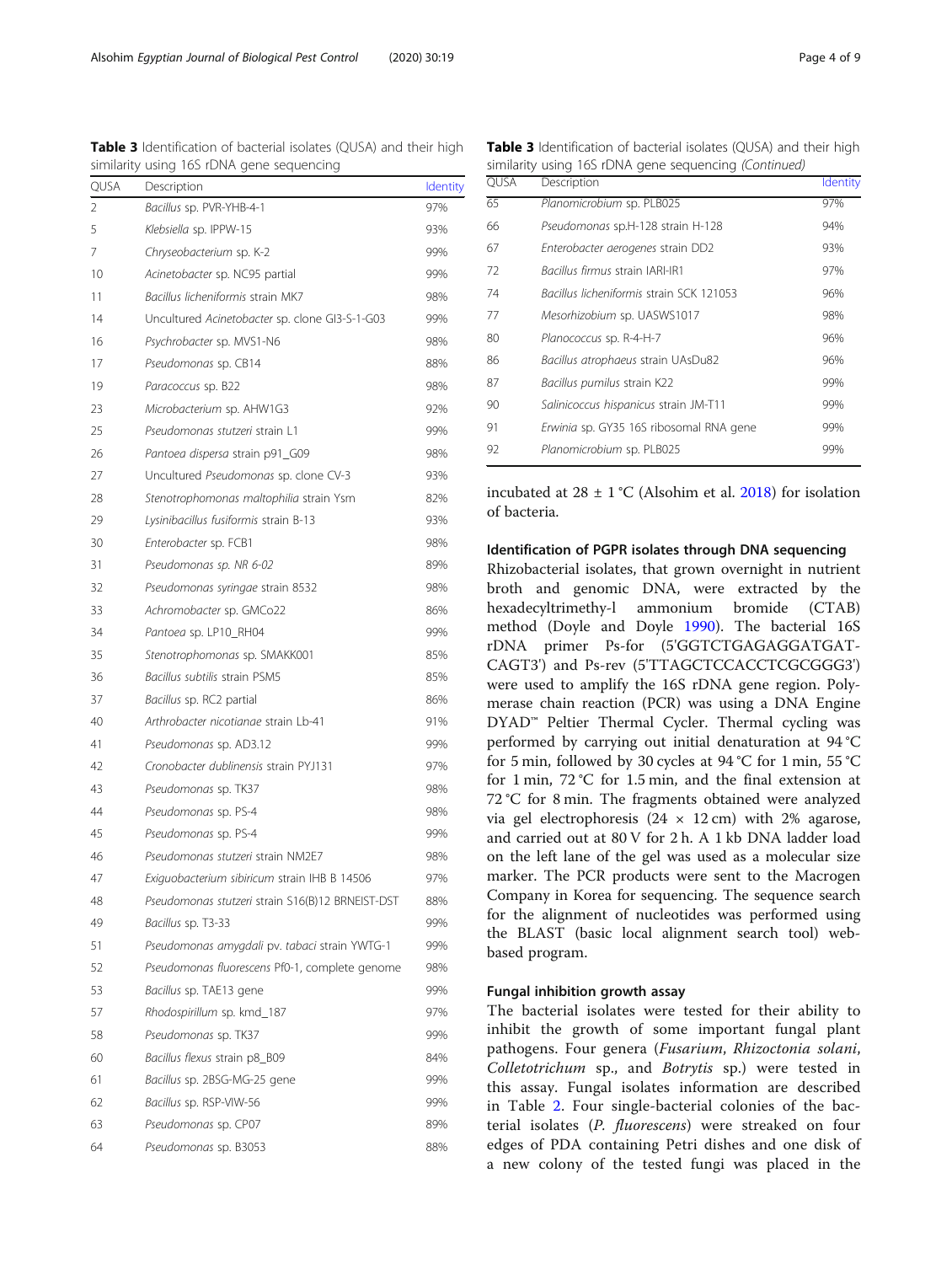| Mutant no.     | Rhizoctonia solani after 1 day | R. solani after 5 days                               | Colletotrichum after 1 day                                         | Colletotrichum after 5 days                          | Fluorescent              |
|----------------|--------------------------------|------------------------------------------------------|--------------------------------------------------------------------|------------------------------------------------------|--------------------------|
| Iso. 52        | $^{+++}$                       | $^{+++}$                                             | $^{\rm ++}$                                                        | $^{\rm ++}$                                          | $^{+}$                   |
| $\mathbf{1}$   | $\color{red}++++$              | $\overline{\phantom{a}}$                             | $\overline{a}$                                                     | $\sim$                                               | $\overline{\phantom{a}}$ |
| $\sqrt{2}$     | $++++$                         | $++++$                                               | $++++$                                                             | $+++$                                                |                          |
| $\mathsf 3$    | $^{+++}$                       | $\!$                                                 | $\color{red} ++\color{red} +\color{red} +\color{red} +\color{red}$ | $\color{red} +\color{red} +\color{red} +\color{red}$ |                          |
| $\overline{4}$ | $^{+++}$                       | $\color{red} +\color{red} +\color{red} +\color{red}$ | $\!$                                                               | $\color{red} +\color{red} +\color{red} +\color{red}$ |                          |
| 5              | $+$                            |                                                      | $+$                                                                | $\! +$                                               |                          |
| 6              |                                |                                                      | $++++$                                                             | $+$                                                  |                          |
| 7              | $\overline{a}$                 | $\overline{\phantom{a}}$                             | $\sim$                                                             | $\sim$                                               |                          |
| 8              | $^{+++}$                       | $^{+++}$                                             | $++++$                                                             | $^{+++}$                                             |                          |
| $\mathcal{G}$  | $^{+}$                         | $^{+++}$                                             | $^{+++}$                                                           | $^{+++}$                                             |                          |
| 10             |                                |                                                      | ÷                                                                  | $\sim$                                               |                          |
| 11             | $^{+++}$                       | $++++$                                               | $++++$                                                             | $++++$                                               | $+$                      |
| 12             | $+$                            | $\sim$                                               | $\overline{\phantom{a}}$                                           | $\overline{\phantom{a}}$                             |                          |
| 13             | $^{+++}$                       | $^{+++}$                                             | $++++$                                                             | $^{+++}$                                             |                          |
| 14             | $^{+++}$                       | $\color{red} +\color{red} +\color{red} +\color{red}$ | $^{+++}$                                                           | $^{+++}$                                             | $^{+}$                   |
| 15             | $^{+}$                         |                                                      | L,                                                                 | ÷.                                                   |                          |
| 16             | $^{+}$                         | $\overline{a}$                                       | $^{+}$                                                             | $\! +$                                               | ÷                        |
| 17             | $^{+++}$                       | $^{+++}$                                             | $^{+++}$                                                           | $^{+++}$                                             | $+$                      |
| $18\,$         | $^{+}$                         |                                                      | $\overline{\phantom{0}}$                                           | $\overline{\phantom{a}}$                             |                          |
| 19             | $^{+++}$                       | $^{+++}$                                             | $++++$                                                             | $++++$                                               |                          |
| 20             | $^{+}$                         |                                                      |                                                                    |                                                      |                          |
| 21             | $\! + \!$                      |                                                      |                                                                    |                                                      | ÷                        |
| 22             | $+++++$                        | $+++++$                                              | $+++++$                                                            | ++++ (wide free area)                                | $+$                      |
| 23             | $+$                            | $\sim 10^{-11}$                                      | $^{+}$                                                             |                                                      | $\overline{\phantom{a}}$ |
| 24             | $+++++$                        | $+++++$                                              | $+++++$                                                            | ++++ (wide free area)                                | $\boldsymbol{+}$         |
| 25             |                                | $\sim$ 10 $\pm$                                      |                                                                    | $\sim 10^{-1}$                                       | ÷.                       |
| 26             |                                | $^{+++}$                                             |                                                                    | $\color{red} +\color{red} +\color{red} +\color{red}$ | $+$                      |
| $27\,$         |                                | $^{+++}$                                             |                                                                    | $++++$                                               |                          |
| $28\,$         |                                | $\sim$                                               |                                                                    | $\mathcal{L}^{\pm}$                                  |                          |
| 29             |                                | $^{+++}$                                             |                                                                    | $^{+++}$                                             | $+$                      |
| 30             |                                |                                                      |                                                                    | $^+$                                                 |                          |
| 31             |                                |                                                      |                                                                    |                                                      |                          |
| 32             |                                | $\!++\!+$                                            |                                                                    | $\color{red} + + +$                                  | $^{+}$                   |

<span id="page-4-0"></span>Table 4 Reaction of mutants of bacterial isolate no. 52 (Pseudomonas fluorescens) tested for their antagonism to Rhizoctonia solani and Colletotrichum sp.

center of the Petri dish. The plates were incubated at 28 °C until the fungal mycelium covered the entire control dish after 4 days. The ability of IS-Ω-Km/hah mutants to inhibit the growth of the fungi was tested on PDA plates; all bacterial strains were inoculated as a 5 μl droplet from an overnight broth (cell density adjusted to OD  $600 = 0.5$ ) and allowed to grow overnight on a PDA agar plate. Fungi were then inoculated at the center of the PDA agar plates and incubated at 28 °C.

As the bacterial isolates showed antifungal activity, the observed inhibition of fungal mycelium growth was estimated using a three-level scale: (+) fungal mycelium showed delay in growth compared with the control,  $(++)$ fungal mycelium stopped growing in contact with the bacterial colony, and  $(+++)$  presence of clear antagonistic area free of fungal mycelium surrounding the bacterial colony. The inhibition zone (mm) was recorded by measuring the distance between the edges of the fungal mycelium and the bacterial streak.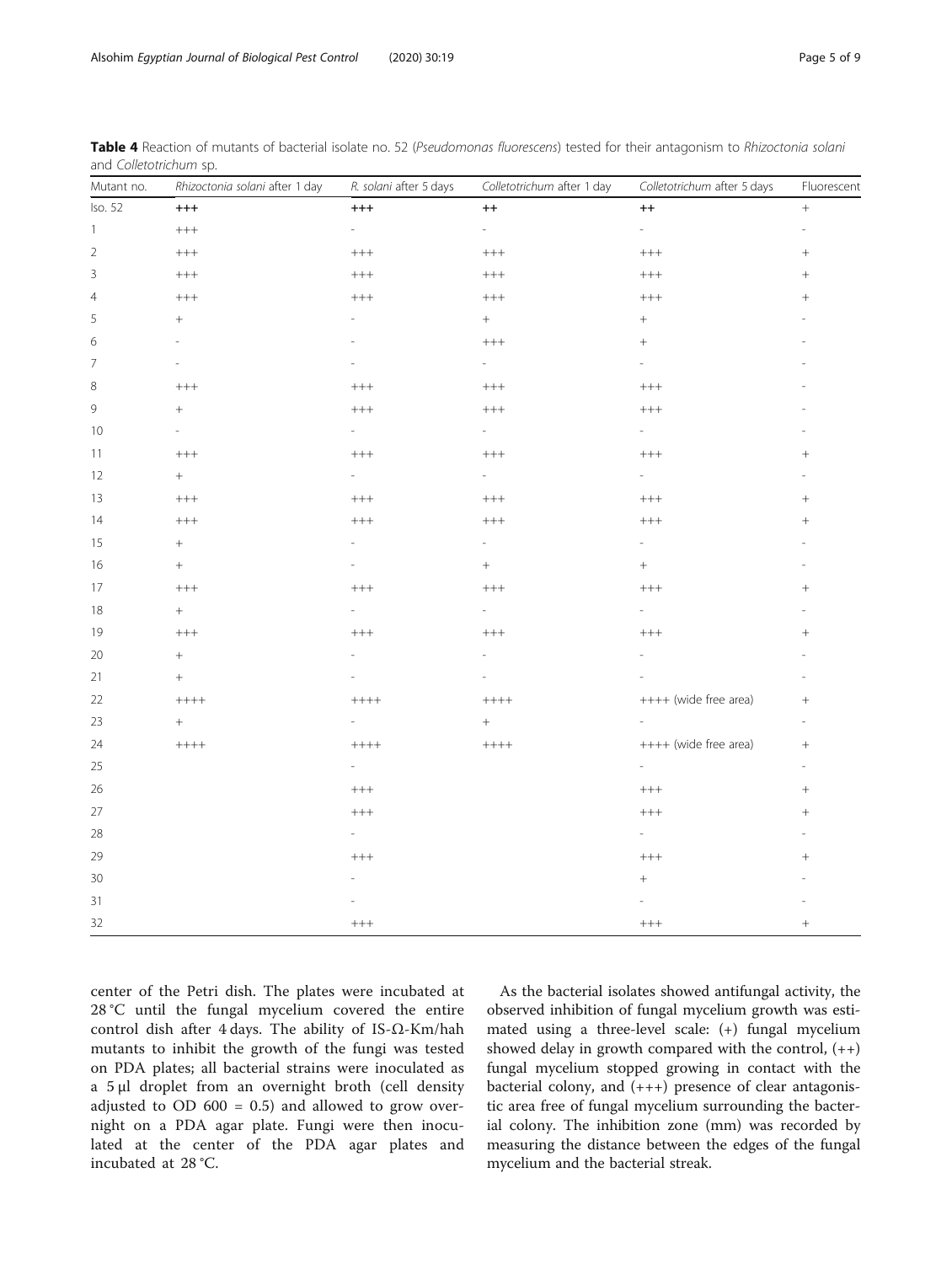<span id="page-5-0"></span>Table 5 Quantitative reaction of mutants of bacterial isolate no. 45 (Pseudomonas sp.) tested for their antagonism against Rhizoctonia solani, Colletotrichum sp., Fusarium solani, F. moniliforme, F. oxysporum, Fusarium sp., and Botrytis sp.

| Mutant No.     | R. so          | F. so | F. mon | F. ox                    | F. gra | Thial. | Bot.          |
|----------------|----------------|-------|--------|--------------------------|--------|--------|---------------|
| Iso 45         | $^{+++}$       |       |        |                          |        |        | $^{+++}$      |
| $\mathbf{1}$   | $^{++}$        |       |        |                          |        |        | $^{+}$        |
| $\overline{2}$ |                |       |        |                          |        |        | $^{+}$        |
| 3              | $\overline{a}$ |       |        | $\overline{\phantom{0}}$ |        |        | $++++$        |
| $\overline{4}$ |                |       |        |                          |        |        | ÷             |
| 5              |                |       |        |                          |        |        | $^{++}$       |
| 6              |                |       |        |                          |        |        |               |
| $\overline{7}$ |                |       |        | i.                       |        |        |               |
| 8              |                |       |        |                          |        |        |               |
| 9              |                |       |        |                          |        |        | $++++$        |
| 10             |                |       |        |                          |        |        | $++$          |
| 11             |                |       |        |                          |        |        | $++++$        |
| 12             |                |       |        |                          |        |        | $^{+}$        |
| 13             |                |       |        |                          |        |        | $\frac{1}{2}$ |
| 14             |                |       |        |                          |        |        | $++$          |
| 16             |                |       |        |                          |        |        | $^{+++}$      |
| 17             |                |       |        |                          |        |        | $++++$        |
| 18             | $^{++}$        |       |        |                          |        |        | $^{++}$       |
| 19             |                |       |        |                          |        |        |               |
| 20             | $^{+++}$       |       |        |                          |        |        | $^{+++}$      |

# Construction of a Pseudomonas fluorescens transposon mutant using bacterial conjugation

Bacteria (P. fluorescens) isolates 45 and 52 were grown overnight in Luria broth (LB) at 27 °C and Escherichia coli was grown overnight in LB at 37 °C. Next, 900 μl of bacteria cells were mixed with 600 μl of the S17-1 $\lambda$ pir

carrying plasmid pSCR001 (and 600 μl of E. coli strain containing the helper plasmid,  $DH5\alpha$  (pRK2013), if used). The cells were mixed and centrifuged at 13, 000 rpm to obtain a pellet. The mixture was then washed twice with sterile water. The cell suspension was spotted on LB agar plates and incubated overnight at 27 °C. These bacterial mating spots were then recovered and placed in 1 ml of sterile water and diluted 10-1 and 10-2. The suspensions were spread onto LB plates supplemented with antibiotics in order to select the trans-conjugants carrying the plasmid or for transposon mutagenesis. Two hundred isolates of IS-Ω-Km/hah transposon mutants were generated by the conjugation of bacteria with  $S17-1\lambda\pi r$  (pSCR001) and selecting of Kmr mutants. Mutants were selected and arranged in micro titer dishes in order to produce frozen stocks and create the transposon library (Alsohim et al. [2014\)](#page-8-0).

# Testing selected bacteria in vivo for PGPR in the presence or absence of fungal isolates in greenhouse

In vivo experiments were conducted with biocontrol bacteria to determine whether they could improve plant growth (in the absence of pathogens) and protect plants (in the presence of pathogens). Alfalfa seeds were sterilized by Clorox 1% for 5 min and inoculated with selected bacterial isolates prior to exposure to the phytopathogenic fungi. The seeds were soaked for 10 min in bacterial containing bacterial isolates. The bacterial isolates (isolate 45; Pseudomonas sp., Mutant45-M19, Mutant 45-M20, isolate 52; P. fluorescens Pf0-1, Mutant 52-M12, and Mutant 52-M22) were tested for ability to protect the alfalfa roots against Rhizoctonia solani. The bacterial isolates (isolate 45; Pseudomonas sp., Mutant 45-M19, Mutant 45-M20, isolate 37; Bacillus sp.) were tested against Botrytis sp. The isolates were grown in nutrient broth on a rotary shaker at 30 °C and 170 rpm for 24 h.

**Table 6** Thirty days after inoculation: shoot and root measurements of alfalfa plants under different treatments

|                | $\overline{\phantom{a}}$<br>$\overline{\phantom{a}}$ |                   |                  |                         |                       |
|----------------|------------------------------------------------------|-------------------|------------------|-------------------------|-----------------------|
| No.            | Treatment                                            | Shoot length (cm) | Root length (cm) | Fresh weight (mg/plant) | Dry weight (mg/plant) |
|                | Isolate 45                                           | 14.3 bc*          | 7.7 ba           | $1.4\ c$                | 0.6 <sub>b</sub>      |
| 2              | <b>Mutant 45-19</b>                                  | 15.3 <sub>b</sub> | 8.0 ba           | 1.5 <sub>b</sub>        | 0.7ab                 |
| $\overline{3}$ | Mutant 45-20                                         | 16 <sub>b</sub>   | 8.0 ba           | 1.3 <sub>d</sub>        | 0.6 <sub>b</sub>      |
| 4              | Isolate 37                                           | 20.7a             | 8.7a             | 1.6a                    | 0.8a                  |
| 5              | <b>Bot-45</b>                                        | 16.3 <sub>b</sub> | 7.0 <sub>b</sub> | $1.3$ cd                | 0.7ab                 |
| 6              | Bot-45-19                                            | 14.7 <sub>b</sub> | 6.3 <sub>b</sub> | 0.8f                    | $0.4\ c$              |
| $\overline{7}$ | Bot-45-20                                            | 14.3 <sub>b</sub> | $6.7$ ba         | 0.6 <sub>q</sub>        | 0.3c                  |
| 8              | <b>Bot-37</b>                                        | 16.7 <sub>b</sub> | $7.7$ ba         | 1.6a                    | 0.8a                  |
| 9              | Bot.                                                 | 0.0 <sub>d</sub>  | 0.0 c            | 0.0h                    | 0.0 <sub>d</sub>      |
| 10             | <b>Seeds</b>                                         | 10.7c             | 6.0 <sub>b</sub> | 0.8f                    | $0.4\ c$              |
|                |                                                      |                   |                  |                         |                       |

Seeds (Control 1) not inoculated with any microbe, Bot. (Control 2) only inoculated with Botrytis sp.

\*Significant at the 0.01 probability level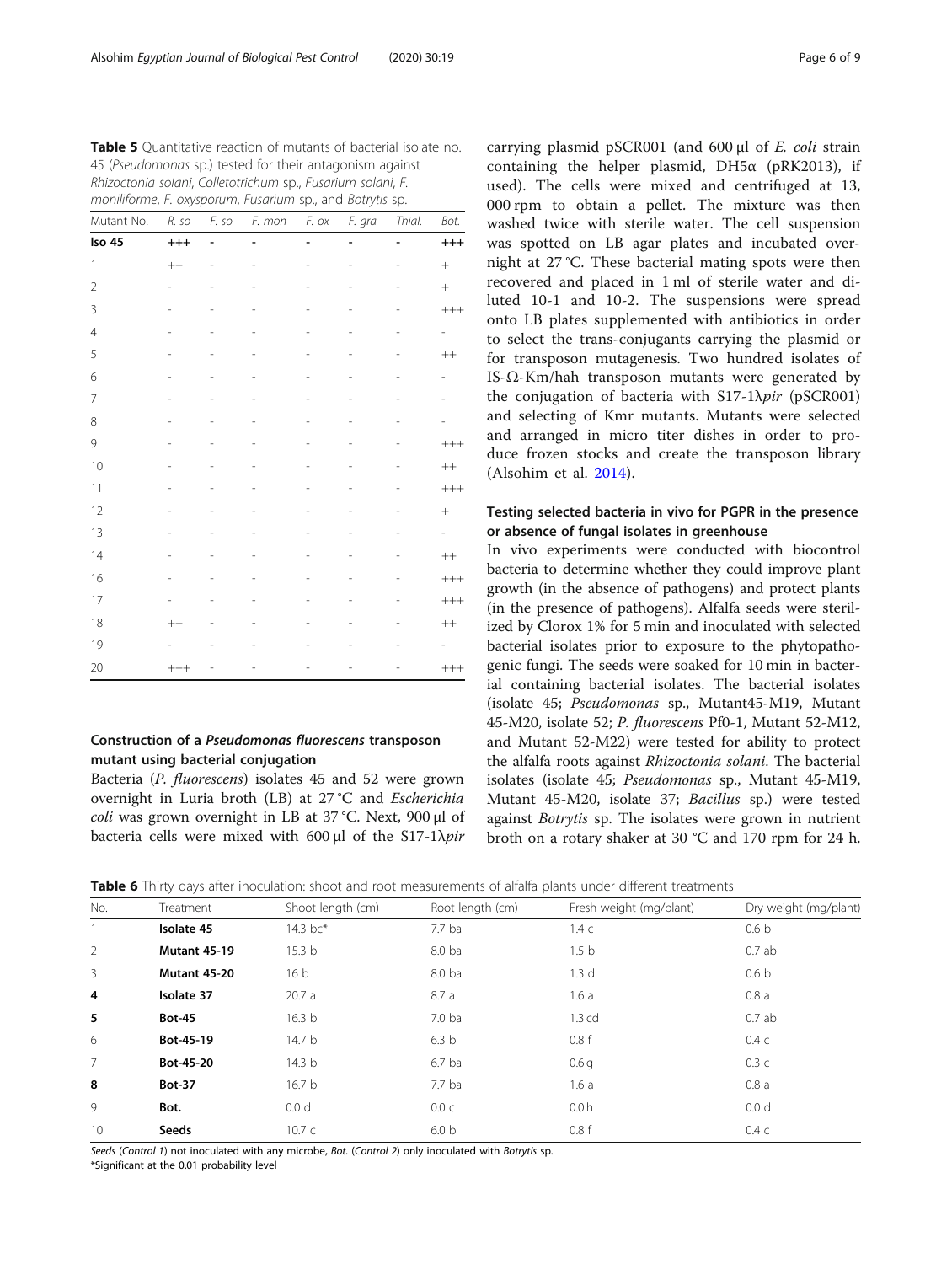<span id="page-6-0"></span>The isolates were grown on LB broth at 28 °C for 3 days and further evaluated for their PGP traits. The suspensions were centrifuged in sterile 50-ml falcon tubes at 6000 rpm for 10 min. The pellets were then resuspended in sterile distilled water to obtain a final concentration of 108 cells ml<sup>-1</sup>, (OD = 0.5) at 600 nm, which was measured, using the viable plate count and optical density methods (Alsohim et al. [2018\)](#page-8-0).

The soil used in the pot experiment was sterilized to minimize the influence of other microorganisms and airdried prior to the experiment. Plants were monitored in a growth chamber at 30 °C with a photoperiod of 15 h. The experiments were arranged in a randomized complete block design (RCBD) with three replicates and repeated twice. After 4 weeks from inoculation, characteristics measured included plant root weight and length, plant shoot weight and length, and plant biomass (wet and dry).

## Statistical analysis

The analysis of variance for plant characteristics was computed, using the MSTATC microcomputer program (MSTATC [1990](#page-8-0)).

## Results and discussion

# PGPR identification

Isolates, which showed interesting PGPR characteristics, were further identified via sequencing of their 16S rDNA gene. The BLAST searches against the NCBI nucleotide database revealed close relationships to known plantassociated bacteria, including the 23 genera as Arthrobacter, Bacillus, Cronobacter, Enterobacter, Erwinia, Klebsiella, Lysinibacillus, Mesorhizobium, Pantoea,

Pseudomonas, Staphylococcus, and Stenotrophomonas (Table [3](#page-3-0)). The most predominant genera of the bacterial isolates were Pseudomonas (QUSA-17) (4 species) and Bacillus (6 species). These isolates were also found in rhizosphiric soil of Himachal Pradesh, India, as reported by Kumar et al. ([2012\)](#page-8-0) and used in a biofertilizer formulation. The BLAST search results through NCBI showed the highest (99%) similarity index of isolate QUSA-34 with *Pantoea* sp. The highest sequence resemblance of isolates (QUSA-41 and QUSA-45) with Pseudomonas sp. and Bacillus pumilus for isolate QUSA-87, as described in Table [2.](#page-2-0) Hayat et al. ([2013\)](#page-8-0) identified 9 Gram-positive bacterial strains from legume rhizospheric soil, using 16S rRNA gene sequencing. These strains showed the highest similarity (97.9–99.8%) to the genus Bacillus and were characterized for plant growth promoting (PGP) activities in legume and cereal crops.

## Construction of Pseudomonas sp. transposon mutants

In this study, transposon mutagenesis of Pseudomonas sp. produced mutants that are effective in the protection of alfalfa plants against fungi than the bacterial isolates. Moreover, some mutants of Pseudomonas sp. showed more protection of alfalfa plants in soil infected with plant pathogen such as R. solani and Botrytis sp. than in bacterial isolates. Thus, some genes that mutated are useful target for biocontrol of plants growth promotion agents.

## In vitro biocontrol assay of mutagenesis mutants

After 24 h, fungi had spread over the plate towards the bacterial colonies. A clear inhibition zone was observed around mutants 22 and 24 of P. fluorescens (isolate 52)

Table 7 Thirty days after inoculation: shoot and root measurements of alfalfa plants under different treatments

| No.            | Treatment           | Shoot length (cm) | Root length (cm) | Fresh weight (mg) | Dry weight (mg)   |
|----------------|---------------------|-------------------|------------------|-------------------|-------------------|
|                | Isolate 52          | 10.3 $c^*$        | 5.0 cd           | 0.8 ef            | 0.5ef             |
| $\overline{2}$ | <b>Mutant 52-12</b> | 16.3a             | 8.3a             | 1.6a              | 0.9a              |
| 3              | <b>Mutant 52-22</b> | 9.0 <sub>c</sub>  | 4.3 d            | 0.9 e             | 0.5ef             |
| $\overline{4}$ | Isolate 45          | 14.3 ab           | 7.7a             | 1.3 <sub>cd</sub> | 0.7 <sub>cd</sub> |
| 5              | <b>Mutant 45-19</b> | 16.7a             | 8.0a             | $1.4b$ c          | 0.7 <sub>bc</sub> |
| 6              | <b>Mutant 45-20</b> | 16.0a             | 8.0a             | 1.3 <sub>d</sub>  | 0.6 ed            |
| 7              | <b>Rh-52</b>        | 12.0 bc           | 5.3 bcd          | 0.7 <sub>q</sub>  | $0.4f$ q          |
| 8              | Rh-52-12            | 17.0a             | 8.3a             | 1.5ab             | 0.8a              |
| 9              | Rh-52-22            | 14.3 ab           | 6.0 abcd         | 1.5 <sub>b</sub>  | $0.7$ fcd         |
| 10             | <b>Rh-45</b>        | 17.3a             | 8.3a             | 1.6 <sub>d</sub>  | 0.9 ed            |
| 11             | Rh-45-19            | 16.0a             | 7.7a             | 1.5 <sub>b</sub>  | 0.8ab             |
| 12             | Rh-45-20            | 15.3 ab           | $6.7$ abc        | 0.8f              | $0.4$ fg          |
| 13             | Rh                  | 0.0 <sub>d</sub>  | 0.0 e            | 0.0h              | 0.0 <sub>fn</sub> |
| 14             | Seeds               | 10.7c             | 6.0 abcd         | 0.8 f             | 0.3 <sub>q</sub>  |

Seeds (Control 1) not inoculated with any microbe; Rh (Control 2) only inoculated with Rhizoctonia solani

\*Significant at the 0.01 probability level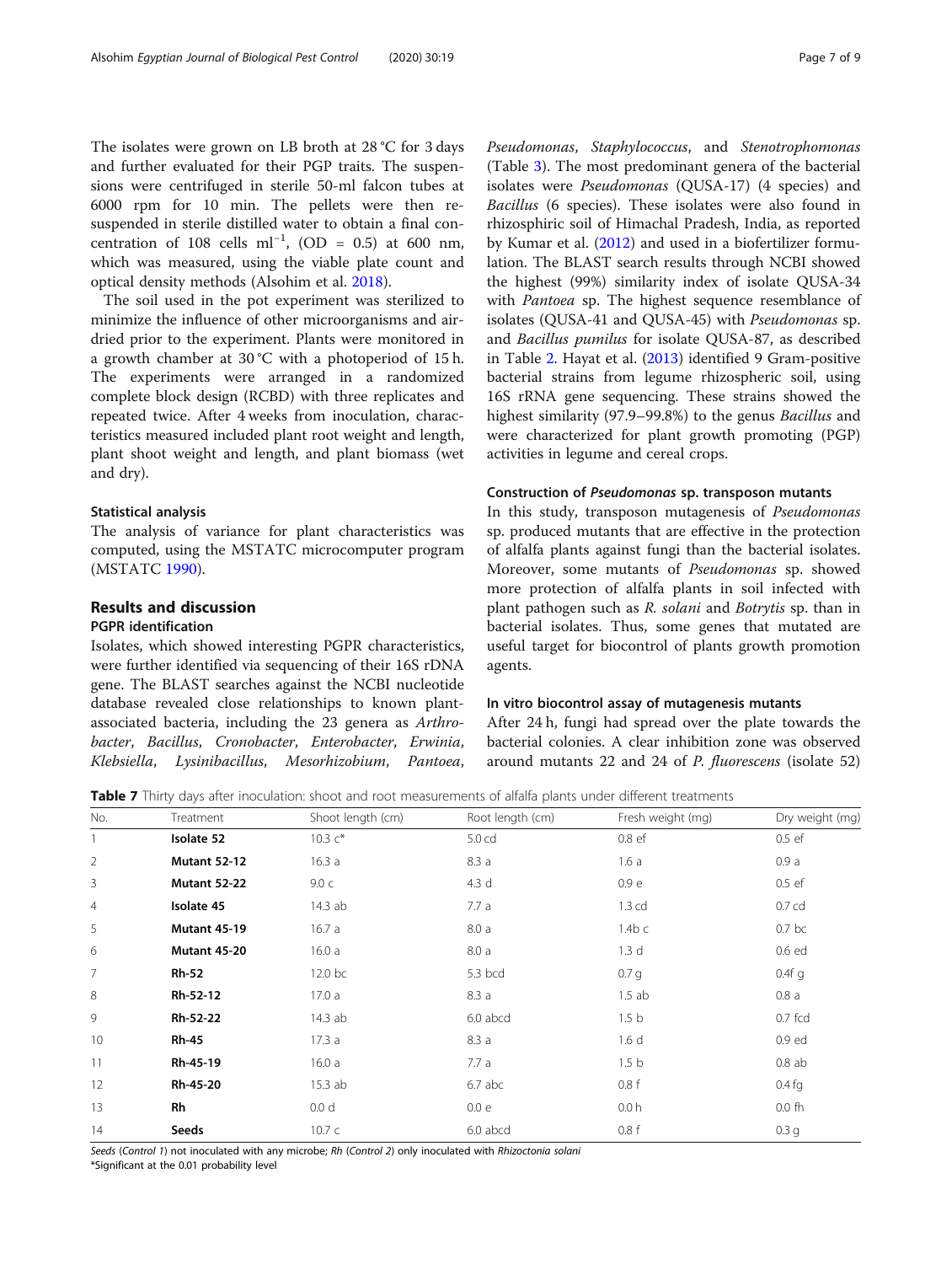compared with wild type and the other transposon mutants. An absence of mycelium was observed in the inhibition zone around the colonies (Table [4\)](#page-4-0). Moreover, there was no difference between the wild type and mutant 20 of P. fluorescens (isolate 45) in fungi inhibition zone (Table [5](#page-5-0)). This suggested that some mutant's genes played an important role in inhibiting pathogen growth in vitro.

It was previously reported that the plant growth promotion and suppression pathogenic disease caused by Pythium using Pseudomonas strains such as SBW25 and CHAO (Naseby et al. [2001\)](#page-8-0). This study found that P. fluorescens and some mutants (isolate 52-mutant #22 and isolate 45-mutant #20) had the ability to inhibit the growth of two plant pathogens (R. solani and Botrytis sp.). It was found that the fungal and oomycete growth was also inhibited by *P. fluorescens* and some mutants (isolate 52-mutant #22 and isolate 45-mutant #20), but that was not found with the viscosin mutants and thus corroborate with the observation of De Bruijn et al. ([2007](#page-8-0)), i.e., the production of viscosin biosurfactants caused zoospore lysis in the oomycete plant pathogen Phytophthora infestans.

# In vivo antagonism of isolates (37, 45, and 52) and its mutants against R. solani and Botrytis sp.

Shoot and root lengths, and the fresh and dry weight tendency of surviving plants were significantly affected by inoculated bacteria in alfalfa plants grown in the experiments (Tables [6](#page-5-0) and [7\)](#page-6-0). The shoot and root lengths of alfalfa plants (Table [6\)](#page-5-0) grown in the soil treated with the isolate Bacillus sp. were significantly higher than (20.7 cm and 8.7 cm, respectively) with the other treatments. Dissimilarity was observed in fresh and dry weight in soil treated with *P. fluorescens* against *Botrytis* sp. Isolates 52 and 45 of P. fluorescens along with mutants' 52-M12, 45-M19, and 45-M20 observed with a maximum dry weight and length of shoots and roots of alfalfa plants (Table [7\)](#page-6-0). Furthermore, the efficiency of these bacterial isolates and their mutants against R. solani was significantly higher than with the control treatment due to an increase in the dry weight of alfalfa under the infection with R. solani. Compared with the application of selected bacterial isolates, obtained findings indicate that application of biocontrol agent could significantly boost the capability to suppress soil-born fungi in alfalfa plants. Additionally, R. solani and Botrytis sp. also significantly reduced the seedling emergence in this study. The effect of Botrytis sp. was partially suppressed by Bacillus sp. (isolate #37). However, isolate 45 and mutants (M  $45-19$  and M45-20) of *P. fluorescens* were found to be less protective against Botrytis sp. Contrarily, isolates 52 and 45 and mutants (52-M12 and 45- M19) of P. fluorescens were more effective against R.

solani. While, in root and shoot lengths and weights of alfalfa seedlings, P. fluorescens was found most effective against the two pathogens (R. solani and Botrytis sp.). Seeds treated with the mutants (52-M12 and 45-M19) under infection resulted in shoot and root length and weight as seen with the mutants (52-M12 and 45-M19) without infection of R. solani. Therefore, this disease might be suppressed by plant growth promoting bacteria (Pseudomonas sp.) by reducing the pathogen populations through production of antimicrobials (Naseby et al. [2001](#page-8-0)). This study proved that some genes in *P. fluores*cens distributed by transposon mutagenesis need to be more investigated to identify the location of these genes and their function.

## Conclusion

The results revealed that *P. fluorescens* and mutants (isolate 52-mutant #22 and isolate 45-mutant #20) had the ability to inhibit the growth of two plant pathogens. The bacterial isolates and their mutants against R. solani and Botrytis sp. were significantly higher than the control. Therefore, the results can suggest that application of biocontrol agents could significantly restrict soil-born fungal pathogens in alfalfa plants.

### Abbreviations

BLAST: Basic local alignment search tool; CTAB: Hexadecyltrimethy-l ammonium bromide; ITS: Internal transcribed spacer; LB: Luria broth; OD: Optical density; PCR: Polymerase chain reaction; PCR-RFLP: Polymerase chain reaction-restriction fragment length polymorphism; PDA: Potato dextrose agar; PGPR: Plant growth-promoting rhizobacteria; QUSA: Qassim University Saudi Arabia; RCBD: Randomized complete block design; rDNA: Ribosomal DNA

## Acknowledgements

The author gratefully acknowledges Mr. Taha Abdul Elatif for the molecular analysis. The author thanks Dr. M. I. Motawei for his technical support and help in managing the data. Our appreciation is extended to Prof. H. Mousa for his assistance in reviewing the manuscript and Mrs. Nuriye Peaci for editing the English language in my manuscript.

#### Authors' contributions

The author performed most of the experimental work and analyzed the data. The author read and approved the final manuscript.

#### Funding

This project was funded by Qassim University, Kingdom of Saudi Arabia.

## Availability of data and materials

The datasets analyzed during the current study are available from the corresponding author on a reasonable request.

#### Ethics approval

This study was approved by College of Agriculture and Veteterinary Medicine, Ethics Committee, Qassim University, Saudi Arabia.

#### Consent for publication

The author participated in this research article.

#### Competing interests

The author declares that there are no competing interests.